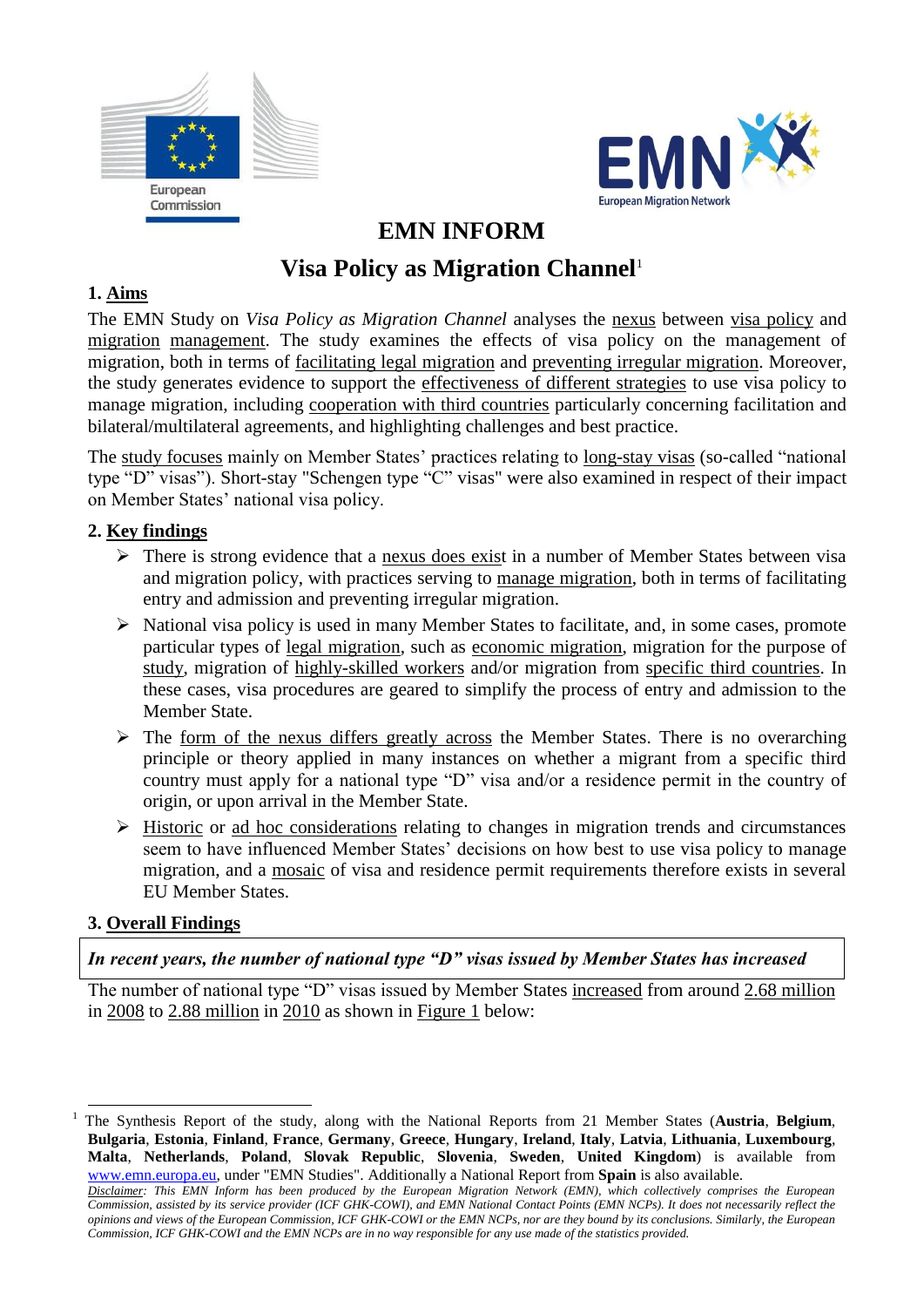



*Source: EMN National Reports.*

There is a wide variation in the purpose (education, employment, family, other) for issuing long term "D" visas between the Member States, which tends to be connected with the national visa policy in place in the Member States, with some focussing on certain migration reasons.



**Figure 2: National "D" visas issued by purpose, 2008 – 2010** 

*Source: EMN National Reports.*

*In most Member States, issuing national "D" visas is a key element of migration management*

Overall the policy and practices related to the issuing of national type "D" visas constitute, in most Member States, a first and essential element of migration management. The issuing of national type "D" visas is a key stage in the admission and immigration process, with a view to long-term stay.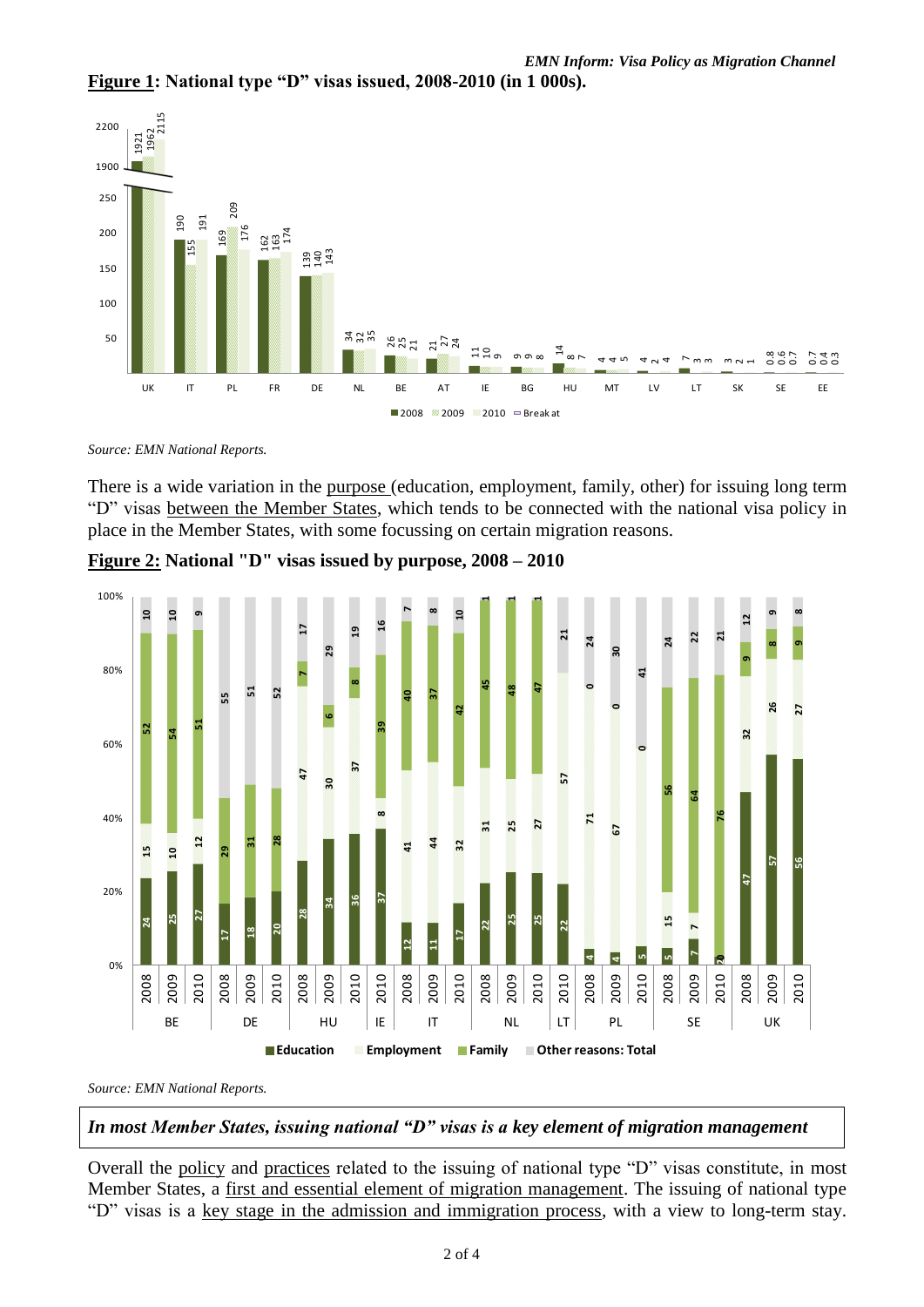#### *EMN Inform: Visa Policy as Migration Channel*

There were significant changes in the national vision and policy relating to national type "D" visas over time in a number of Member States. They can be attributed to factors such as increases in emigration of nationals to third countries, economic development, changes in foreign policy, and accession to the EU. Historical and ethnic ties also play a part. A number of Member States place specific focus on issuing visas for the purpose of work, in several cases, for highly skilled work by facilitating entry conditions for these migrants.

#### *The extent to which visa policy and practice are used as a migration management tool varies*

Four groups can be broadly identified in relation to national visa policies and practices. The first group consists of Member States in which national visa policy and practices fully reflect overall migration policy, where the national type "D" visa is issued nearly always as a residence title in itself. A second group includes Member States which use visas to facilitate legal migration but with varying visa issuing procedures, depending on the type of migration. In these Member States, the national type "D" visa is usually a pre-requisite for obtaining a residence permit, which has to be applied for either in the country of origin or upon arrival in the Member State. Thirdly, a limited group of Member States do not use national type "D" visas to promote legal migration and hence do not issue any long-term visas, or only in exceptional circumstances. These Member States either allow for the residence permit to be obtained directly in the country of origin or to be requested upon arrival. Finally, a number of Member States use alternative practices for issuing national type "D" visas, depending on the reasons for their issuance, such as practices facilitating entry for minors and other groups.

*National visa policy, acting as a form of pre-entry procedure to ensure that third-country nationals comply with entry requirements, helps to prevent irregular migration*

The number of third-country nationals refused entry at the external border<sup>2</sup> has decreased between 2008 and 2010 from around 635 000 to around 390 000, with the proportion of third-country nationals refused entry due to having no valid visa or residence permit ranging from 39% (2009) to 34% (2010).





*Source: Eurostat.*

National visa policy, which acts as a form of pre-entry procedure to ensure that third-country nationals comply with entry requirements, helps to prevent irregular migration. Having, for example, Member State missions abroad determining whether a third-country national should be granted an entry permit may prevent the need to terminate an irregular status *ex post facto*.

<sup>-</sup><sup>2</sup> The external border is defined as in the Schengen Borders Code (Council Regulation (EC) No 562/2006, Article 2.2). For countries which are not in the Schengen area, the external border is the same as their international border.